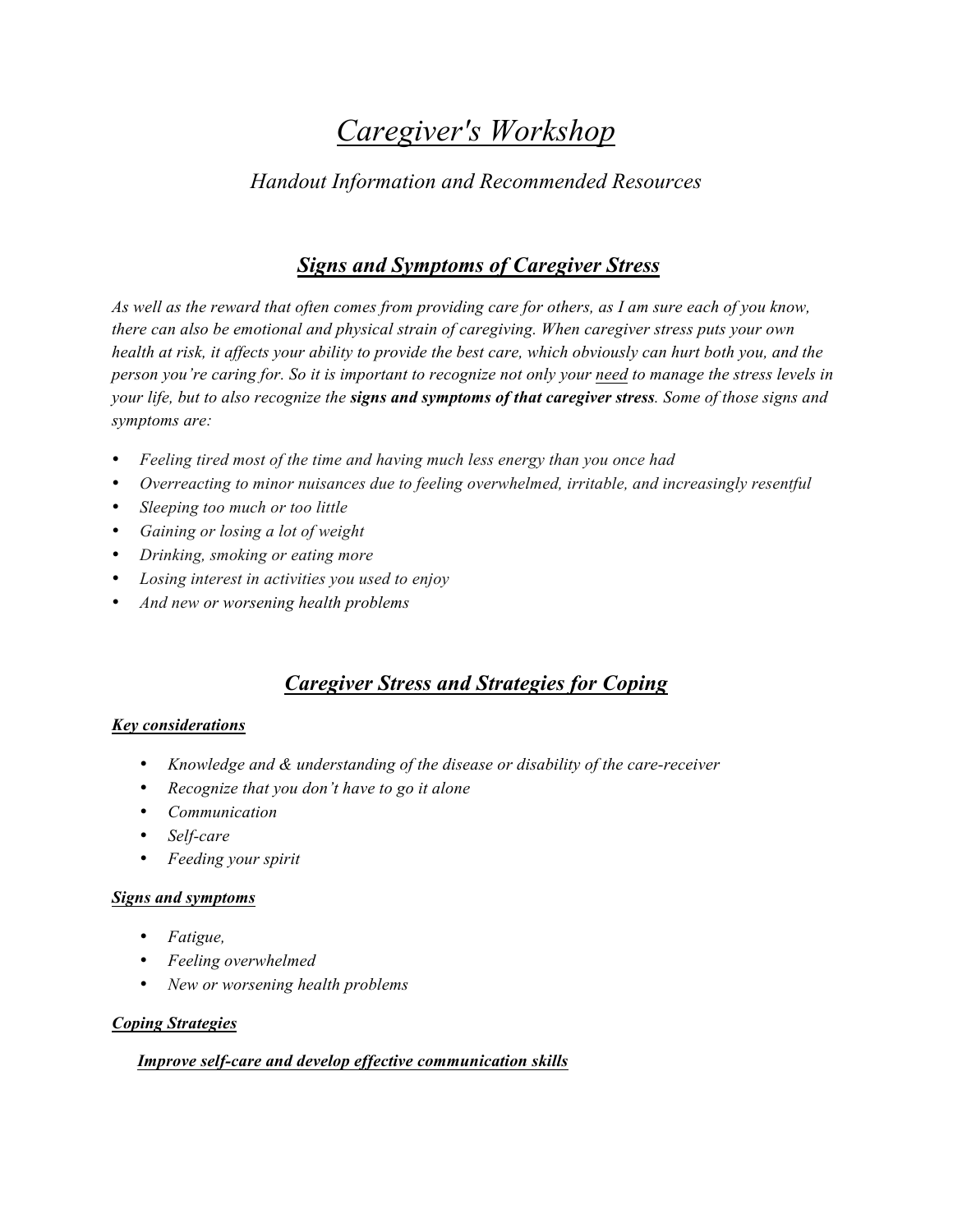- *Physically: Healthy eating, avoiding alcohol and drugs, sleeping, exercise, own health care, mediation/prayer*
- *Emotionally: Accept your feelings and deal with them. Common feelings include: anxiety, worry, anger or resentment, guilt, grief*
- *Social Support: stay social, share feelings, join a caregiver support group: local or online*
- *Lifestyle considerations: do things you enjoy, find time to relax, maintain balance in your life, get organized, stay positive*
- *Learn to communicate well through attentive listening for understanding, as well as expressing your own thoughts and feelings clearly.*

#### *Know and understand your limits*

- *Just say "no", ask for help & accept help when it is offered*
- *Call on community resources*

#### *Summary*

- *Caregiving is rewarding, yet stressful*
- *Take advantage of strategies, copings skills, tools and resources*

### *Communication Matters*

- *Be mindful of, and pay attention to, how you communicate with others.*
- *Be aware of your approach for talking with someone else: speak for yourself using "I" statements to express thoughts and feelings, rather than using "you" statements.*
- *Be aware of filters; that is, anything that can get in the way of effective communication*
- *Communication is a basic life skill. Effective communication involves the ability to listening to, and understand others, as well as being able to express one's thoughts and feelings.*
- *Listening requires full concentration, undivided attention and active involvement.*
- *Choosing to actively listening is listening with the heart. It demonstrates a desire to understand another person; it shows an attitude of respect and acceptance, and a willingness to be open to seeing things from the other person's point of view.*
- *The skill of listening is both a commitment and a compliment.*
- *As care-givers, it is important to communicate care, concern and compassion to the care receiver.*

### *Recommended Resources*